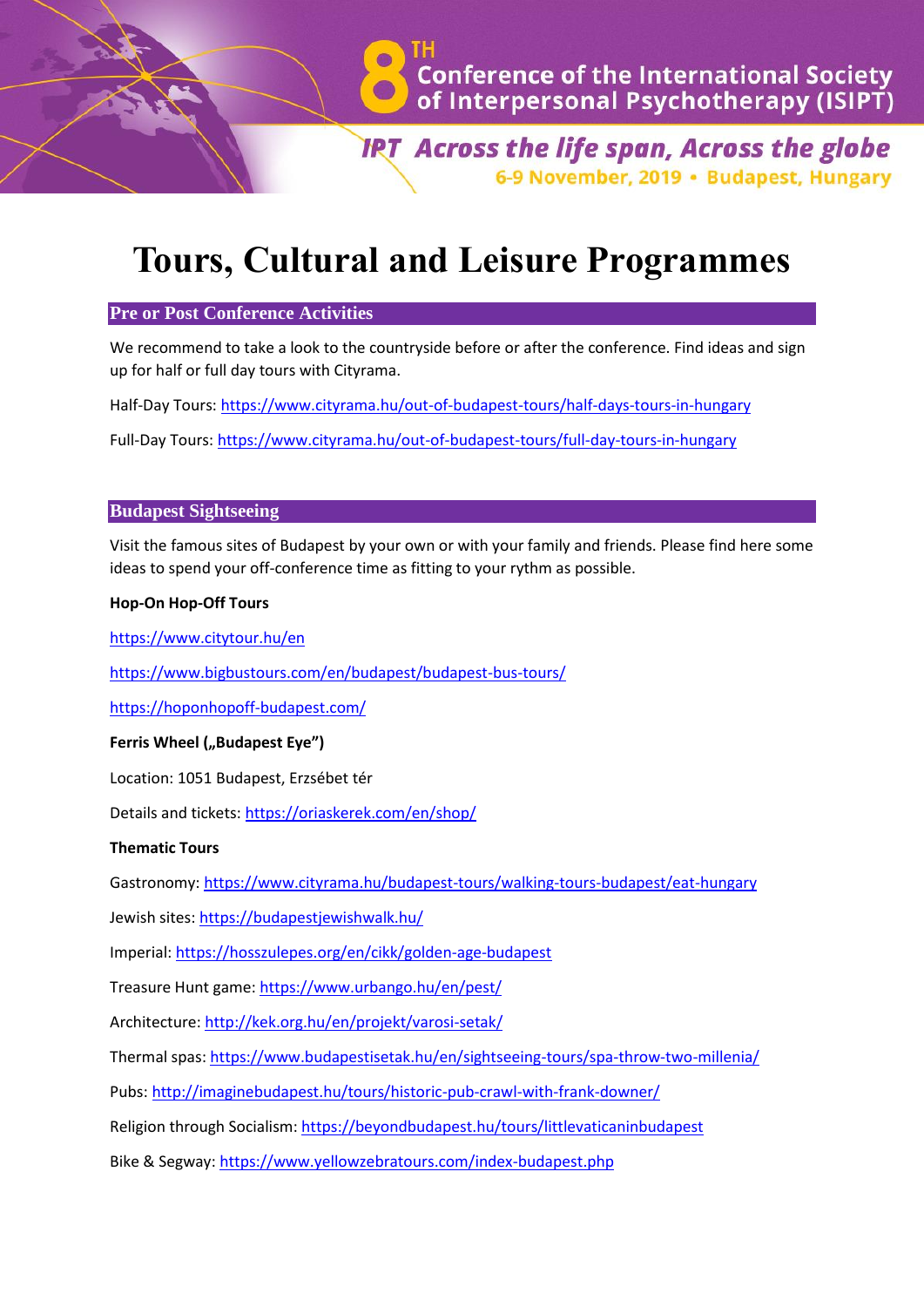

**IRT** Across the life span, Across the globe 6-9 November, 2019 · Budapest, Hungary

# **Exhibitions**

**Top 15 museums in Budapest:** [https://welovebudapest.com/en/toplists/the-top-15-major](https://welovebudapest.com/en/toplists/the-top-15-major-museums-and-galleries-to-visit-in-budapest/)[museums-and-galleries-to-visit-in-budapest/](https://welovebudapest.com/en/toplists/the-top-15-major-museums-and-galleries-to-visit-in-budapest/)

## **SUBJECTIVE - The New Acquisitions of the Museum of Applied Arts**

Location: Várkert Bazár, Guard's Palace (1013 Budapest, Ybl Miklós tér 2-6.) Visits: Tuesday to Sunday from 10 am to 6 pm Details and tickets:<https://varkertbazar.hu/en/exhibitions/subjective>

#### **Rembrandt and His Pupils. Drawings and Etchings**

Location: Museum of Fine Arts, Michelangelo Hall (1146 Budapest, Dózsa György út 41. / Heroes Square) Visits: Tuesday to Sunday from 10 am to 5:45 pm Details and tickets:<https://www.mfab.hu/exhibitions/rembrandt-350/>

## **Gyula Konkoly | 68 – 78**

Location: Kunsthalle Budapest, (1146 Budapest, Dózsa György út 37. / Heroes Square) Visits: Tuesday to Sunday from 10 am to 6 pm Details and tickets: [http://www.mucsarnok.hu/exhibitions/exhibitions.php?mid=Pc4Ymck7DMoE7SVijuIOHB&tax=560c5](http://www.mucsarnok.hu/exhibitions/exhibitions.php?mid=Pc4Ymck7DMoE7SVijuIOHB&tax=560c5eec6098a) [eec6098a](http://www.mucsarnok.hu/exhibitions/exhibitions.php?mid=Pc4Ymck7DMoE7SVijuIOHB&tax=560c5eec6098a)

#### **Westkunst – Ostkunst**

Location: Ludwig Museum (1095 Budapest, Komor Marcell utca 1.) Visits: Tuesday to Sunday from 10 am to 6 pm Details and tickets: [https://www.ludwigmuseum.hu/en/exhibition/westkunst-ostkunst-selection](https://www.ludwigmuseum.hu/en/exhibition/westkunst-ostkunst-selection-collection)[collection](https://www.ludwigmuseum.hu/en/exhibition/westkunst-ostkunst-selection-collection)

#### **Invisible Exhibition**

Location: Invisible Exhibition, Millenáris, Hall B (1024 Budapest, Kis Rókus u. 16-20.) Visits: Monday to Thursday from 10 am to 7 pm, Friday from 10 am to 8 pm Details and tickets: <https://www.lathatatlan.hu/en/in-forgein-languages/>

#### **30 Years in Freedom (open-air poster exhibition)**

Location: House of Terror Museum sidewalk (1062 Budapest, Andrássy út 60.) Visits: non-stop Details:<http://www.terrorhaza.hu/en/news/30-years-in-freedom>

#### **Jazz**

For up-to-date programmes please visit Budapest Jazz Club of IF Café website: <https://www.bjc.hu/programs/> <http://www.if-jazz-cafe-budapest.hu/if-jazz-concerts.html>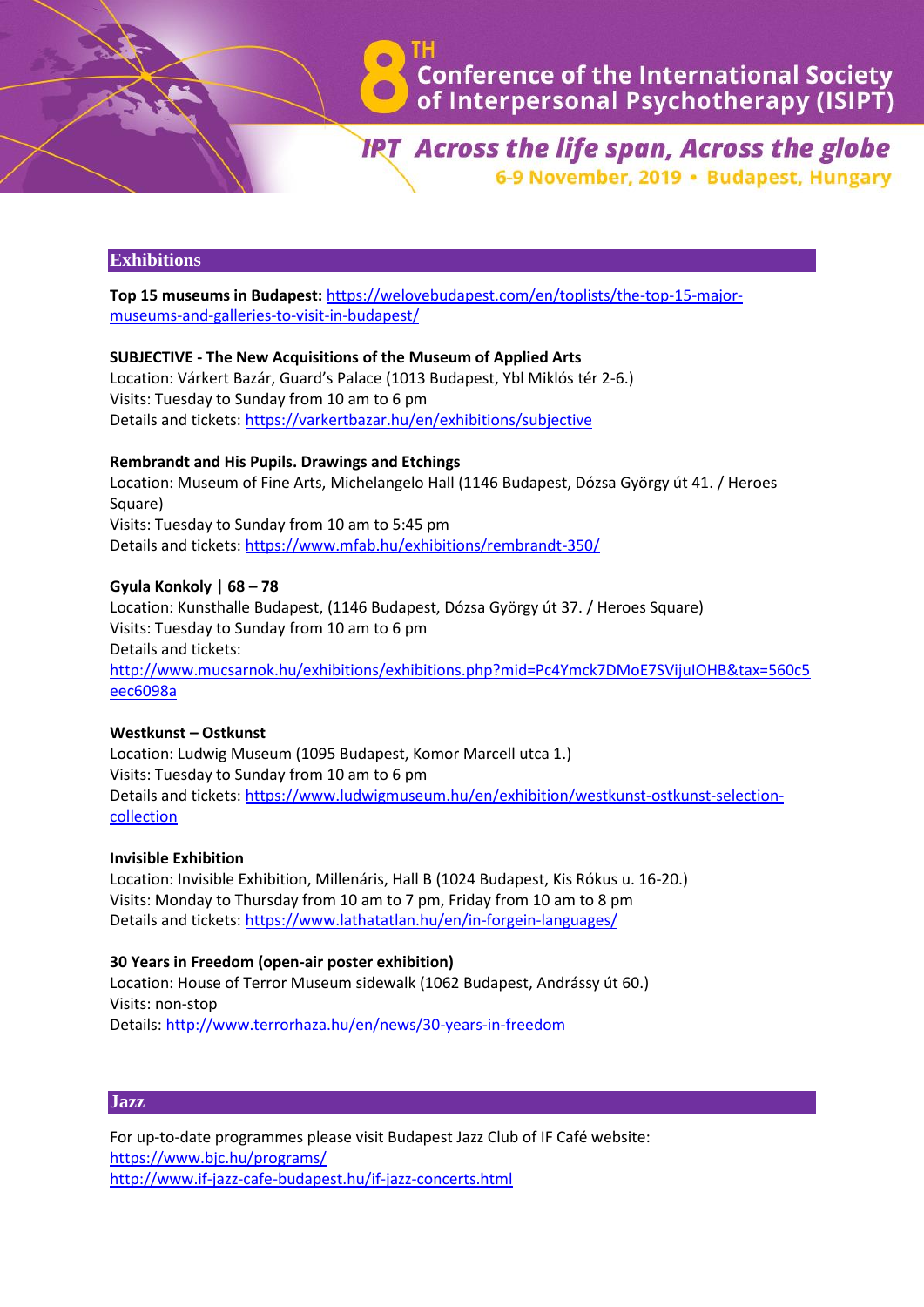

**IRT** Across the life span, Across the globe 6-9 November, 2019 · Budapest, Hungary

## **Dance**

**Hungarian State Folk Ensemble: The Thousand Faces of the Southern Land** Location: MüPa Budapest, Festival Theatre (1095 Budapest, Komor Marcell u. 1.) **Date: Nov. 6 Wednesday** Start time 19:00 End time 21:00 Details and tickets: [https://www.mupa.hu/en/program/dance-contemporary-circus/hungarian-state](https://www.mupa.hu/en/program/dance-contemporary-circus/hungarian-state-folk-ensemble-the-thousand-faces-of-the-southern-land-2019-11-06_19-00-festival-theatre)[folk-ensemble-the-thousand-faces-of-the-southern-land-2019-11-06\\_19-00-festival-theatre](https://www.mupa.hu/en/program/dance-contemporary-circus/hungarian-state-folk-ensemble-the-thousand-faces-of-the-southern-land-2019-11-06_19-00-festival-theatre)

## **Opera**

# **Giuseppe Verdi: Rigoletto**

Opera in three acts, in Italian, with Hungarian and English surtitles Location: Erkel Theatre (1081 Budapest, II. János Pál pápa tér 30.) **Date: Nov. 7 Thursday and Nov. 9 Saturday, 2019** Start time: 19:00 End time: 21:45 Details and tickets: [http://www.opera.hu/musor/megtekint/rigoletto-2019/eloadas-](http://www.opera.hu/musor/megtekint/rigoletto-2019/eloadas-201911071900/?lan=en)[201911071900/?lan=en](http://www.opera.hu/musor/megtekint/rigoletto-2019/eloadas-201911071900/?lan=en)

# **Wolfgang Amadeus Mozart: Die Zauberflöte (The Magic Flute)**

Opera in two acts, in Hungarian, with Hungarian and English surtitles Location: Erkel Theatre (1081 Budapest, II. János Pál pápa tér 30.) **Date: Nov. 8 Friday and Nov. 10 Sunday, 2019** Start time 19:00 End time 22:00 Details and tickets: [http://www.opera.hu/musor/megtekint/a-varazsfuvola-2019/eloadas-](http://www.opera.hu/musor/megtekint/a-varazsfuvola-2019/eloadas-201911081900/?lan=en)[201911081900/?lan=en](http://www.opera.hu/musor/megtekint/a-varazsfuvola-2019/eloadas-201911081900/?lan=en)

#### **Concert**

**Orchestra in the Centre - Anima Eterna Brugge** Location: Liszt Ferenc Academy of Music, Grand Hall (1061 Budapest, Liszt Ferenc tér 8.) **Date: Nov. 5 Tuesday** Start time 19:30 End time 22:00 Details and tickets:<https://zeneakademia.hu/all-programs/2019-11-05-anima-eterna-brugge-8642>

**Piano recital with Evgeny Kissin / MVM Concerts - The Piano (Beethoven)** Location: MüPa Budapest, Béla Bartók National Concert Hall (1095 Budapest, Komor Marcell u. 1.) **Date: Nov. 5 Tuesday** Start time 19:30 End time 22:00 Details and tickets: [https://www.mupa.hu/en/program/classical-music-opera-theatre/piano-recital](https://www.mupa.hu/en/program/classical-music-opera-theatre/piano-recital-with-evgeny-kissin-2019-11-05_19-30-bela-bartok-national-concert-hall)[with-evgeny-kissin-2019-11-05\\_19-30-bela-bartok-national-concert-hall](https://www.mupa.hu/en/program/classical-music-opera-theatre/piano-recital-with-evgeny-kissin-2019-11-05_19-30-bela-bartok-national-concert-hall)